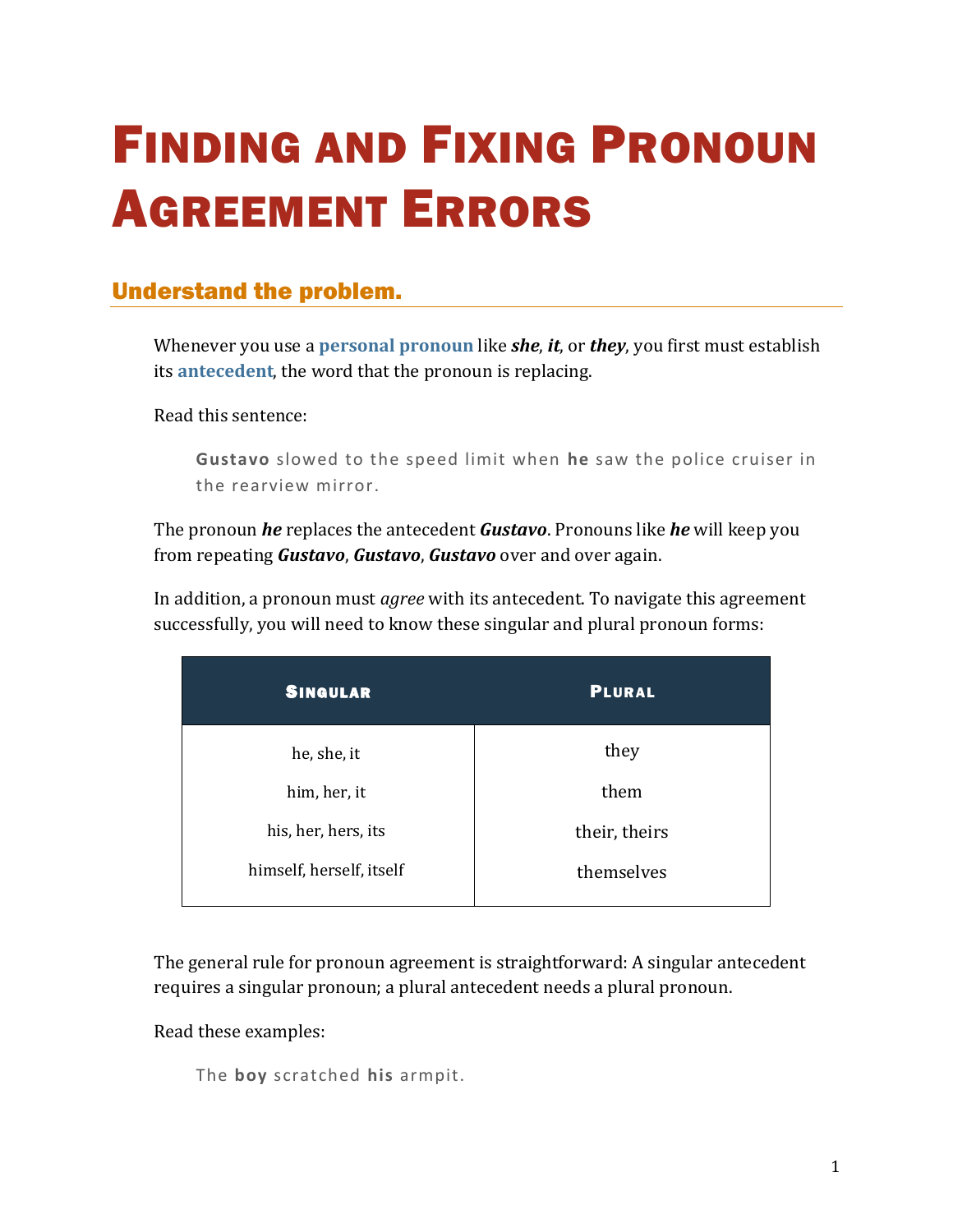The **boys** scratched **their** armpits.

In most cases, you will not need to debate whether you need the singular or plural form. The spoken English that you have heard repeatedly will help you make the right pronoun choice when you write.

# Use the correct pronoun in tricky situations.

Unfortunately, English also includes some *special* agreement situations. These will require your more careful attention.

## EACH AND EVERY COMPLICATE PRONOUN AGREEMENT.

In math,  $1 + 1 = 2$ . This rule applies to pronoun agreement as well. If you have 1 singular **[noun](https://chompchomp.com/terms/noun.htm)** + 1 singular noun, then together they equal 2 things, making a plural **[antecedent](https://chompchomp.com/terms/antecedent.htm)**.

## Read these examples:

The woodpecker **and** its mate tried **their** best to oust the squirrel who had stolen **their** nest.

Ronald wanted the attention of the cheerleader **and** the baton twirler, but he could not make **them** look his way.

The plural **[pronouns](https://chompchomp.com/terms/pronoun.htm)** *their* and *them* are logical choices for *woodpecker* + *mate* and *cheerleader* + *baton twirler*, respectively.

Two words, however, have incredible sentence power. *Each* and *every* are singular and can strong-arm an otherwise plural antecedent to become singular.

## Observe what happens:

The butterfly **and** bee drank **their** fill of nectar in the backyard garden.

**Each** butterfly **and** bee drank **its** fill of nectar in the backyard garden.

**Every** butterfly, bee, wasp, **and** hummingbird drank **its** fill of nectar in the backyard garden.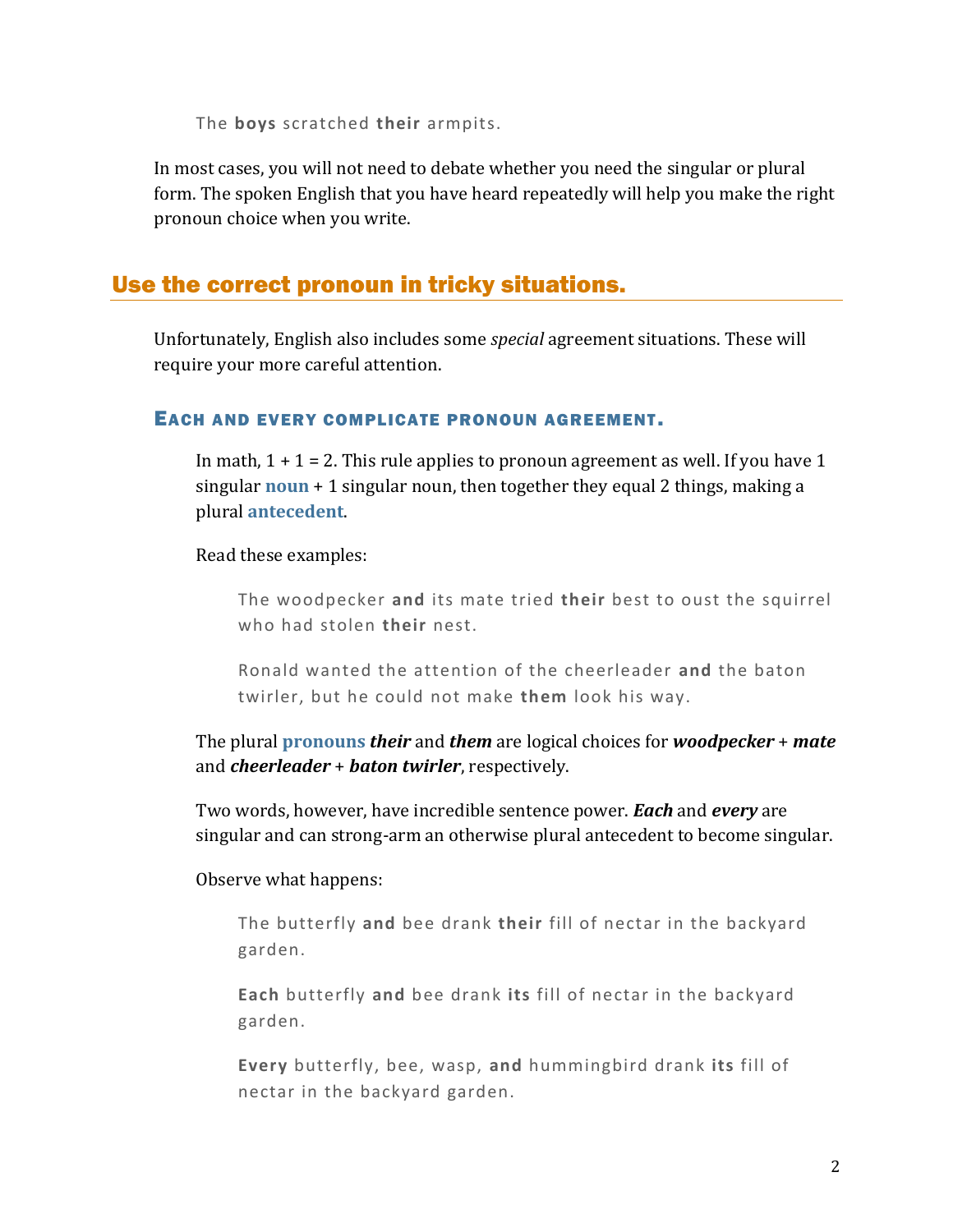#### CORRELATIVE CONJUNCTIONS CONFUSE PRONOUN AGREEMENT .

Exercise caution when you use **[correlative conjunctions](https://chompchomp.com/terms/correlativeconjunction.htm)** like *either ... or*, *neither ... nor*, and *not only ... but also*. Because correlative conjunctions present pairs, you will find two separate **[antecedents](https://chompchomp.com/terms/antecedent.htm)**.

Read these examples:

**Not only** the handpicked **flowers but also** the homemade peanut butter **pie** will win Briana's heart with **its** thoughtfulness.

**Not only** the homemade peanut butter **pie but also** the handpicked **flowers** will win Briana's heart with **their** thoughtfulness.

Notice that you have two antecedents, the *homemade peanut butter pie* (singular) and the *handpicked flowers* (plural). Use the *closer* of the two antecedents to determine if you need a singular or plural pronoun.

#### SINGULAR INDEFINITE PRONOUNS CAUSE PROBLEMS.

**[Indefinite pronouns](https://chompchomp.com/terms/indefinitepronoun.htm)**, a special class of words, will often be **[antecedents](https://chompchomp.com/terms/antecedent.htm)** for **[personal pronouns](https://chompchomp.com/terms/personalpronoun.htm)**. Some indefinite pronouns—despite the illogic—are singular and will often require a singular pronoun for agreement.

| <b>SINGULAR INDEFINITE PRONOUNS</b> |  |
|-------------------------------------|--|
| each, either, neither, one          |  |
| anybody, anyone, anything           |  |
| everybody, everyone, everything     |  |
| nobody, no one, nothing             |  |
| somebody, someone, something        |  |

#### Consider these examples:

Anticipating a prank, **neither** of my brothers would take a glass of my homemade lemonade to quench their **his** thirst.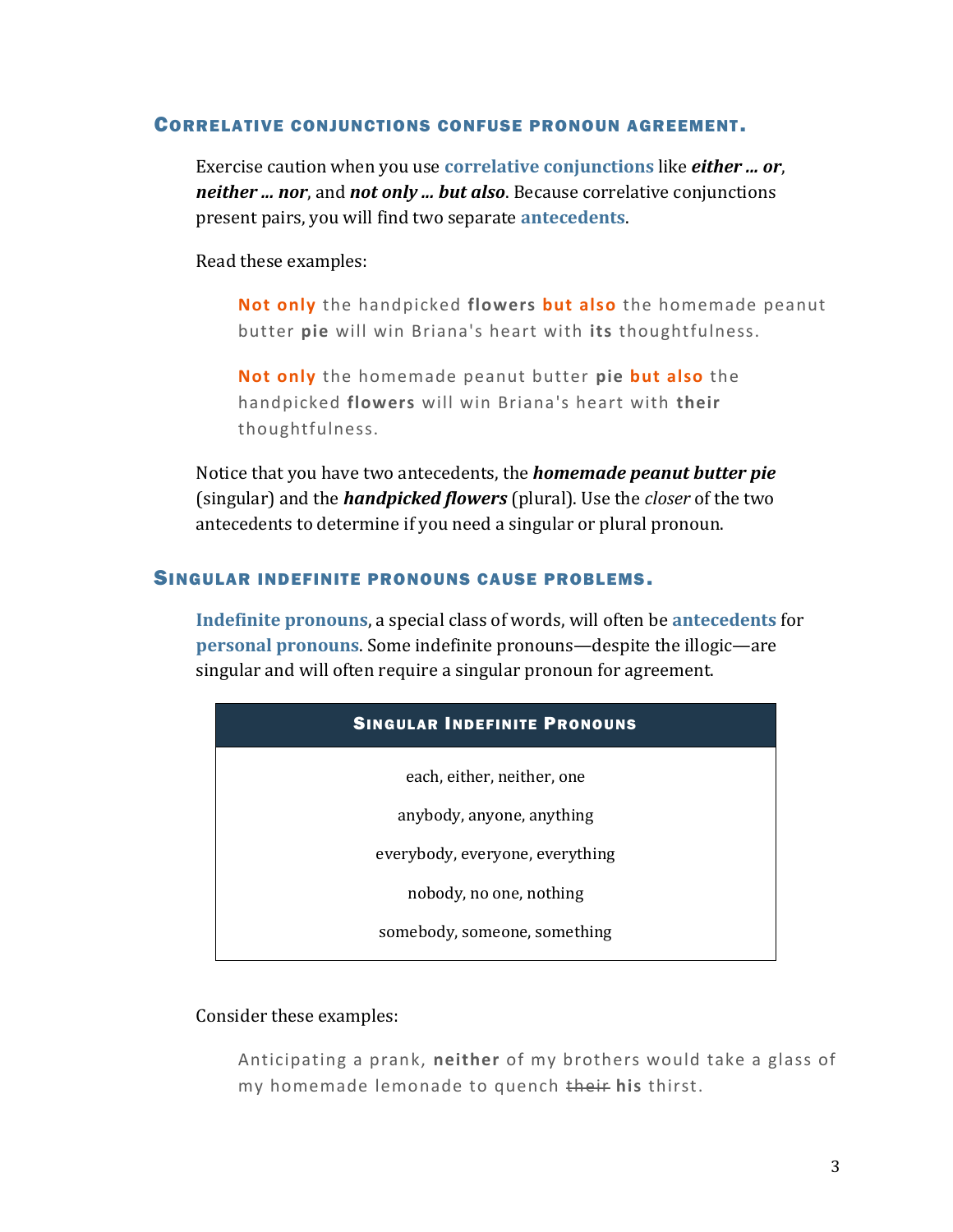Aunt Ida will cook **anything** that you pick from the garden. Just wash them it so that you do not dirty her pristine counter!

**Nothing** is in their **its** place after the violent shaking from the earthquake.

Indefinite pronouns that refer to people—those that end in *body* or *one*, for example—are trickier. When you read, you will notice that writers have different strategies for handling these words.

In older publications, you will find writers exclusively using a masculine personal pronoun (*he*, *him*, *his*, or *himself*) to establish agreement with a singular indefinite pronoun (such as *everyone*):

```
When the lifeguard shouted, "Shark!" everyone returned to his
spot on the sand.
```
Excluding half the human race was deemed unfair, so in the late twentieth century, writers tried to give masculine and feminine singular pronouns equal use, like this:

```
When the lifeguard shouted, "Shark!" everyone returned to his or 
her spot on the sand.
```
Constructions like *he or she* and *him or her* created reading experiences that were truly clunky. Plus, some individuals wanted other people to refer to them with plural pronouns like *they*. As a result, you can now find writers producing sentences like this:

When the lifeguard shouted, "Shark!" **everyone** returned to **their** spot on the sand.

Other contemporary writers believe that agreement still matters, so their solution is to avoid singular indefinite pronouns altogether, choosing plural **[nouns](https://chompchomp.com/terms/noun.htm)** instead:

When the lifeguard shouted, "Shark!" the **swimmers** returned to **their** spots on the sand.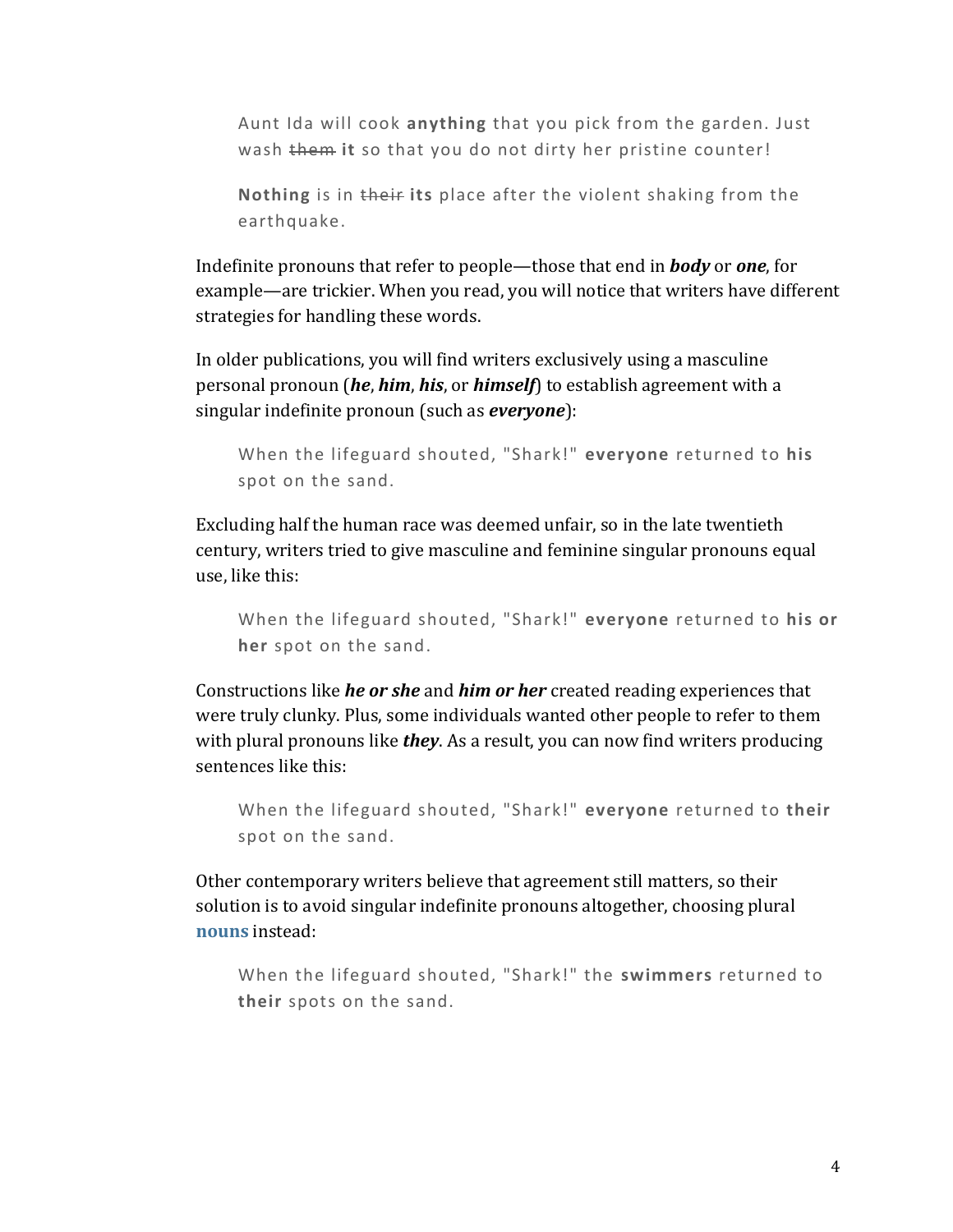#### NOT ALL INDEFINITE PRONOUNS ARE STRICTLY SINGULAR.

Another group of **[indefinite pronouns](https://chompchomp.com/terms/indefinitepronoun.htm)** is singular or plural, depending on the information from the **[prepositional phrase](https://chompchomp.com/terms/prepositionalphrase.htm)** that follows.

| <b>INDEFINITE PRONOUNS THAT ARE SINGULAR OR PLURAL</b> |  |
|--------------------------------------------------------|--|
| all, any, none*, more, most, some                      |  |
|                                                        |  |

#### Read these examples:

**Some** of this footwear smells because Tina wears **it** to the barn.

**Some** of these shoes smell because Tina wears **them** to the barn.

In the first sentence, *footwear* makes *some* singular, so *it* is the pronoun that agrees. In the second sentence, *shoes*, a plural **[noun](https://chompchomp.com/terms/noun.htm)**, has all the power. *Some* becomes plural too, and *them* is the appropriate pronoun for agreement.

\*Some people consider *none* a strictly singular word, a contraction of *no one*. We at *Grammar Bytes!* subscribe to the alternative belief that *none* is the opposite of *all*, and, like *all*, can be either singular or plural. Exercises here will reflect that belief.

#### LEARN TO MAINTAIN PRONOUN AGREEMENT WITH COLLECTIVE NOUNS.

**[Collective nouns](https://chompchomp.com/terms/collectivenoun.htm)** name groups (which are *things*) composed of members (who are usually *people*).

| <b>COLLECTIVE NOUNS</b>                     |  |
|---------------------------------------------|--|
| army, audience, board, cabinet, class       |  |
| committee, company, corporation, council    |  |
| department, faculty, family, firm, group    |  |
| jury, majority, minority, navy              |  |
| public, school, senate, team, troop, troupe |  |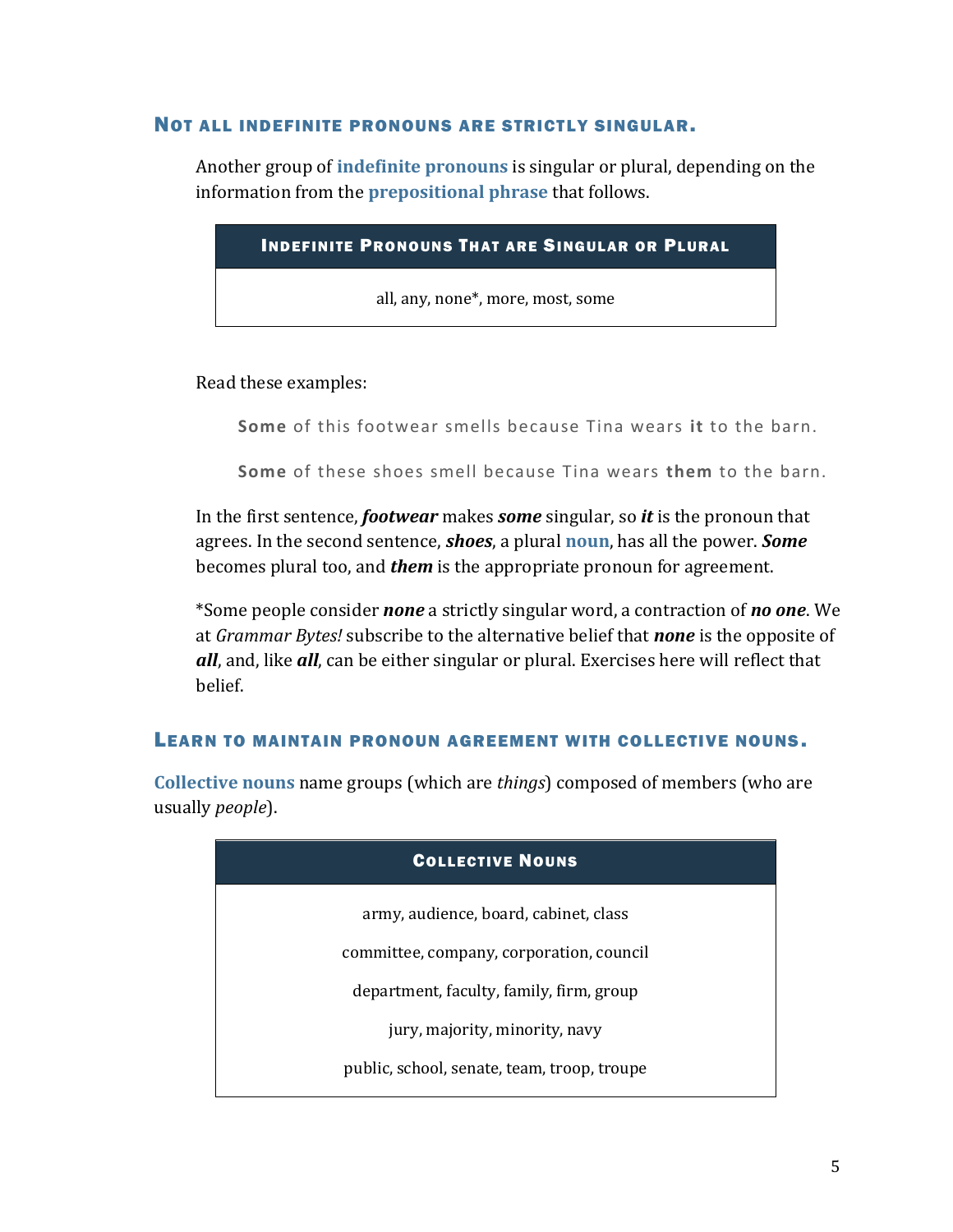When the members of the group act *in unison*—everyone doing essentially the same thing at the same time—then the collective noun is singular and requires singular pronouns for agreement.

Read these examples:

The **family** is at the table, ready for **its** dinner, whenever Grandma prepares her delicious chicken pot pie.

The **committee** decided to spend **its** budget surplus on yo-yos for the officers.

The **team** agreed to host a car wash to finance **its** farthest away game.

When, however, the members of the group act *as individuals*—each person taking on separate responsibilities or actions—then the collective noun is plural and requires plural pronouns for agreement.

Consider these changes:

When Grandpa begins boiling liver, the **family** quickly find other plans for **their** meals.

At the car wash, the **team** took **their** places so that each vehicle got vacuumed, washed, and dried.

The **committee** disagree if **they** should offer Billie financial assistance after he suffered a concussion during an unfortunate yo-yo accident.

If deciding whether the collective noun is singular or plural makes your head hurt, remember that you have a couple of options.

First, you can substitute a regular plural **[noun](https://chompchomp.com/terms/noun.htm)** for the collective noun. Then you can use—without debate—a plural pronoun.

The team **football players** earned 500 dollars for **their** trip.

Another option is to add the word *members* after a collective noun. *Members* is a plural **[antecedent](https://chompchomp.com/terms/antecedent.htm)** and requires a *they*, *them*, *their*, etc.